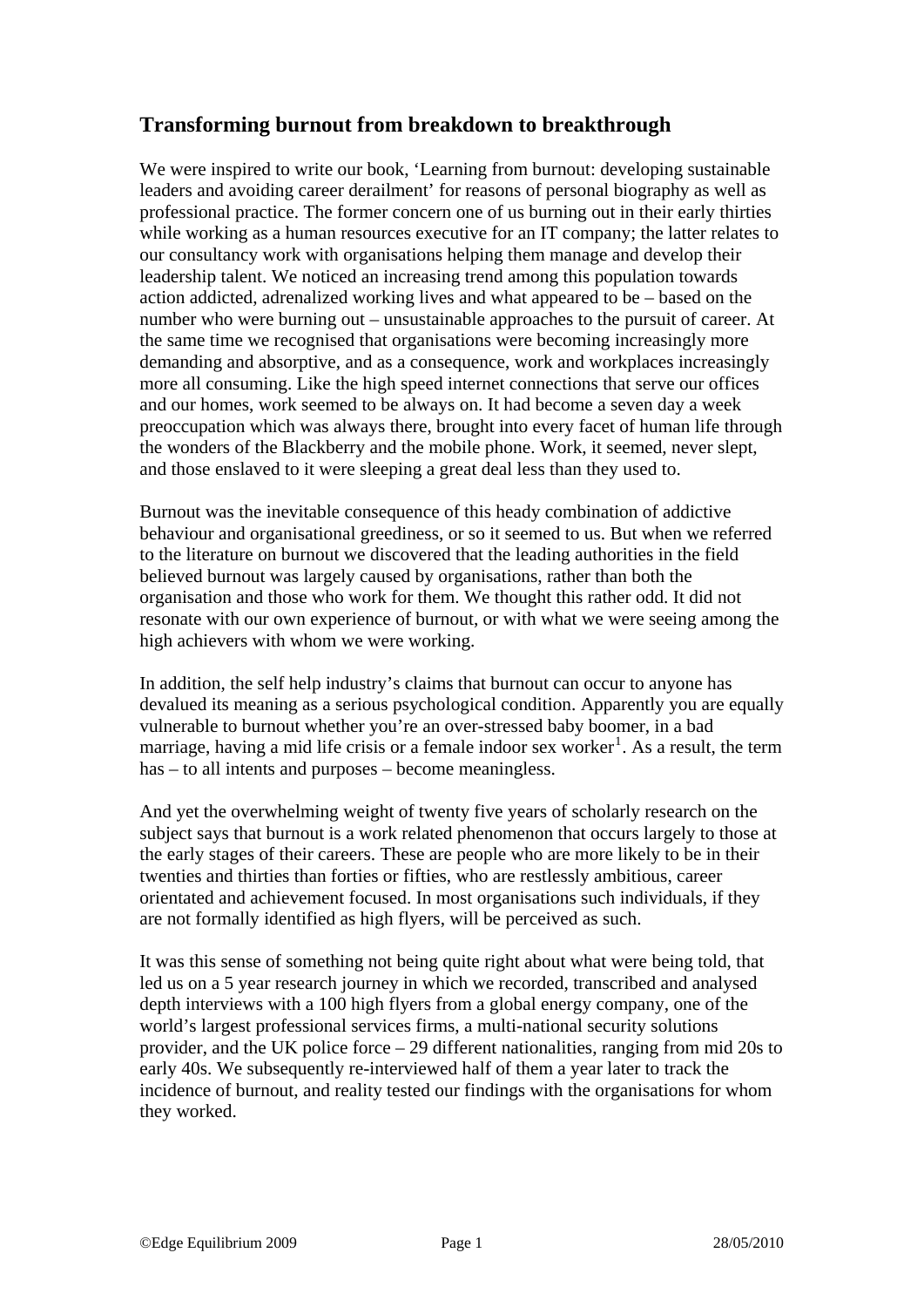### *Findings*

Our research found that 20% of the high potential talent pool experienced burnout during the first ten years of career.<sup>[2](#page-5-1)</sup> This represents a significant financial and reputational risk to organisations, and threatens management continuity. We calculated the financial exposure for organisations across a 3 phased progression of burnout, using the example of a 3 to 4 year qualified professional services high achiever as the basis of our calculation (see Key Findings). These figures do not include damage to succession and reputation management including the cumulative damage to the brand and employee value proposition, nor do they take into account costs arising from mistakes made during burnout.

High achievers believe their organisations see burnout as a sign, at best, of weakness or failure and, at worst, psychological disorder. Organisations run the risk of being perceived as 21<sup>st</sup> century sweat shops, and suffering severe damage to the brand and their ability to attract and retain the brightest and best.

Our findings implicate both organisational leadership and high flyers in causing burnout. Organisations create the conditions for burnout to occur. The constant scramble after growth and shareholder return, an obsession with performance metrics and continual raising of the performance threshold inevitably leads to a culture of burnout. This culture is being magnified by the relentless pace and pressure of the financial crisis, as firms ask ever more of their high achievers against a background of redundancy and frozen headcount.

Ultimately, however, it is the individual high achiever who – through the choices they make and how they handle the challenges in the work environment – determine whether they burnout or not. We found that high achievers that derived their identity primarily from work and career success, whose sense of purpose was rooted in the need for fame and recognition and who lacked quality self interaction were vulnerable to burnout. Over-identification with work created a 'dysfunctional closeness'<sup>[3](#page-5-1)</sup> in which the high flyer could not distinguish between their work and personal needs. Identity was something that was painted onto them by work, the organisation or career. It was externally referenced and there was little inner sense of self.

We defined a typology of burnout that expanded the condition beyond the conventional notion of it being total devastation (see Key Findings and Case Study).

For most high flyers, burnout derailed their careers and froze the development of identity. For the lucky few, burnout revealed its transformational learning potential. It accelerated maturity, led to systemic growth and caused them to confront their own fallibilities and limitations, gaining a sense of humility. It also significantly benefited high flyers' organisations. Among other things, it led to the development of wisdom, a greater sense of perspective, more grounded business decision making and a sense of service to others.

#### *Transforming burnout*

We believe it's not a matter of preventing high flyers from burning out, but enabling them to learn from the experience, and in so doing permit them to develop sustainable versions of themselves.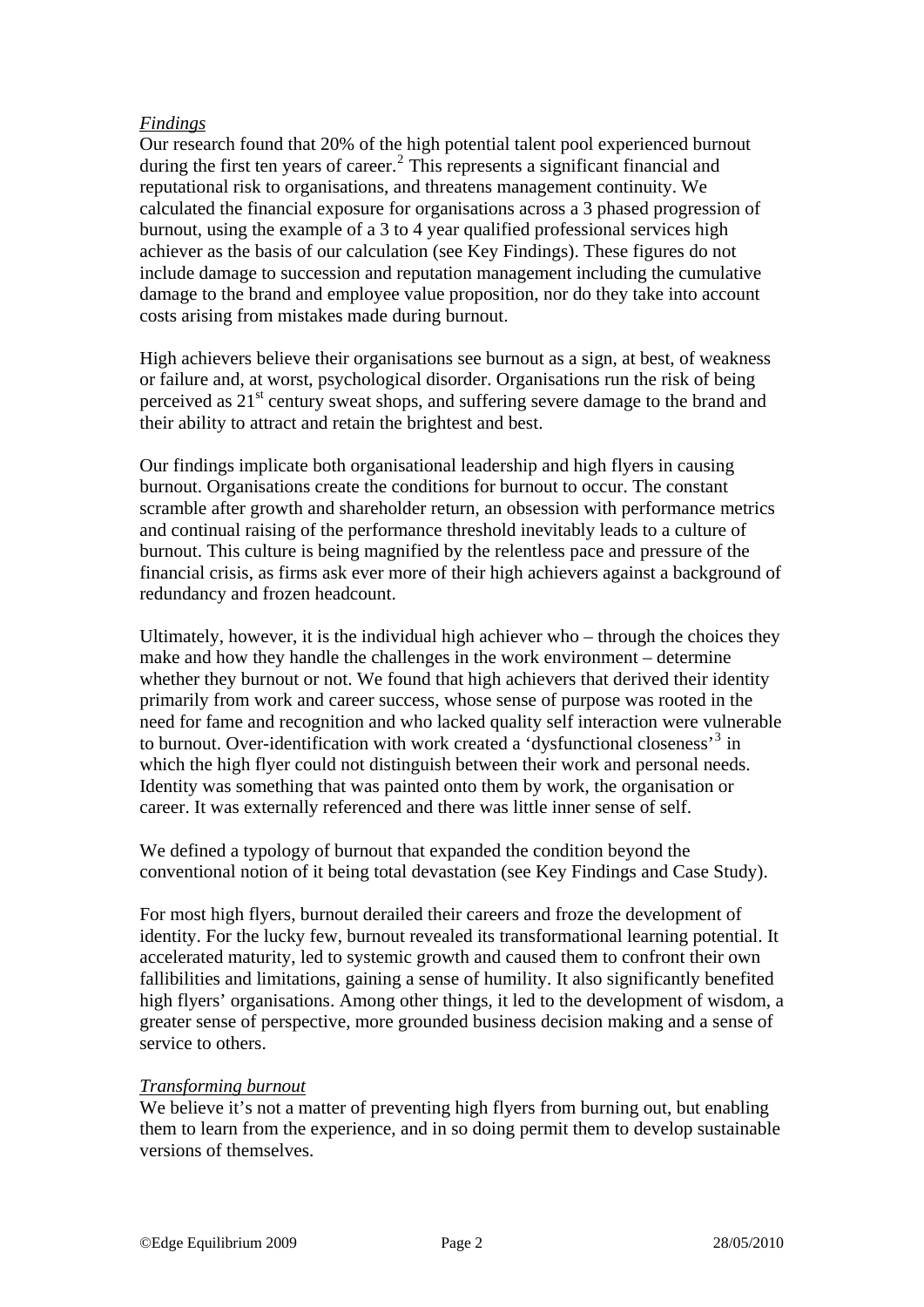Our research showed that one of the key determinants of learning from burnout was the degree to which high flyers were 'held' by someone focused on them learning from the experience – someone who sustained and attended to them whilst also challenging and holding them to account. This relationship helped high flyers absorb the suffering, listen to the emerging sense they were making of burnout, and accept responsibility for their part in bringing it about – an essential first step on the learning journey. This relationship was usually fulfilled by those with no connection with the organisation – loved ones or psychotherapists – and rarely by those inside the organisation. High achievers' skill in hiding their burnout to those at work effectively concealed it to the untrained eye, and its stigma made them wary of disclosure.

Our findings point to burnout being fundamentally an issue of individual identity, meaning and purpose. In coaching high achievers to develop a sense of internal identity we start with their current identity – what gives them purpose – and work out from there. Our primary focus is on the ways in which identities are formed and expressed – particularly the stories clients tell themselves about themselves, and the sense of meaning and purpose that emerges as a result.

Burnout is significant because it opens a window through which high flyers may perceive – perhaps for the first time – their own purpose, that which, in Angeles Arien's words, 'Has heart and meaning' for them.<sup>[4](#page-5-1)</sup> Within the personal trauma of burnout, something happens to high achievers that is in some sense connected with the ultimate meaning of their lives. Something new, unexpected and transforming shows itself. This is ultimately the reason why prevention, without fostering the learning that is about to happen, is a huge disservice.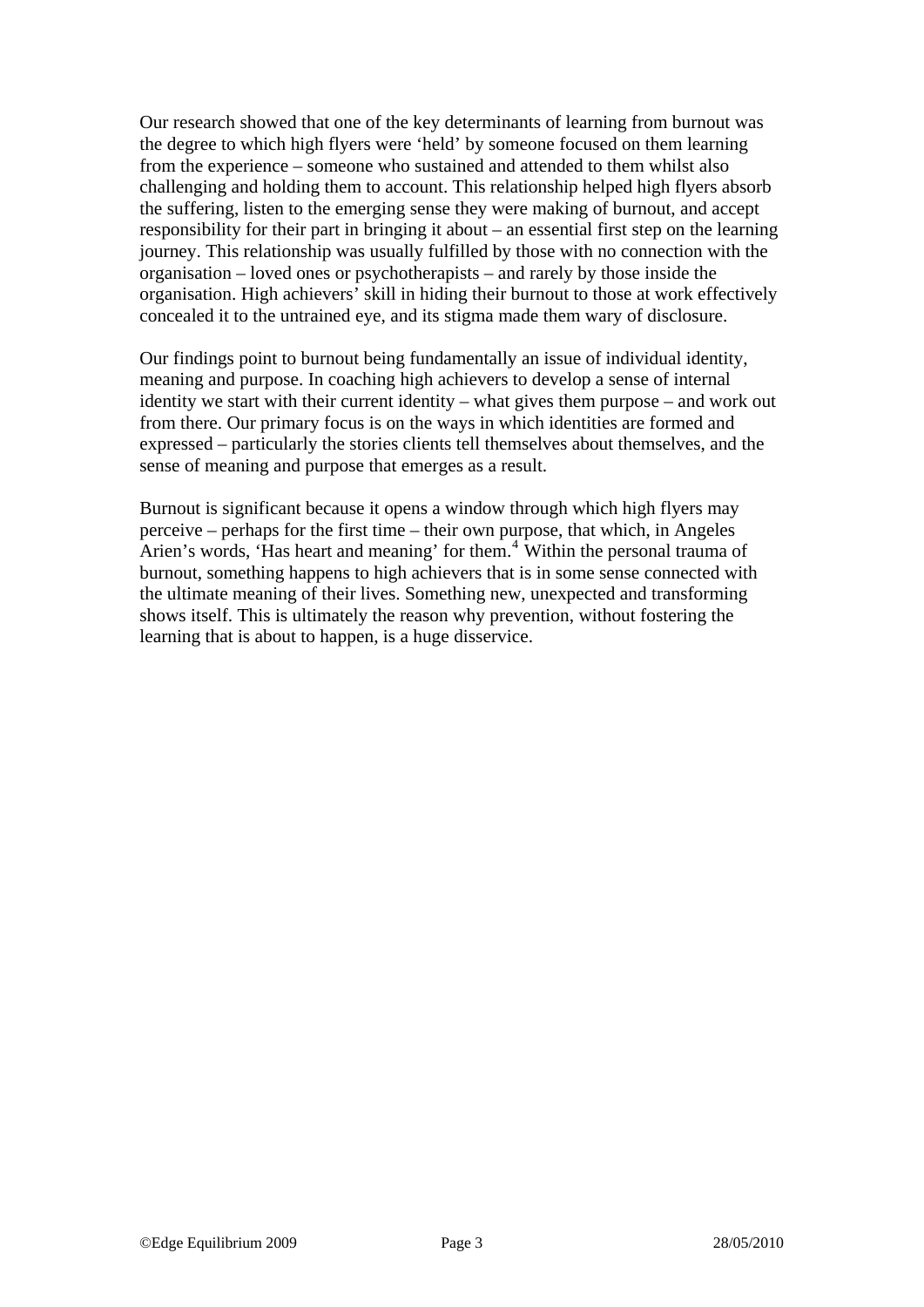### **Case study: a tale of crashing but not burning**

Tim's experience of chronic self destructive burnout started when he was in this early 30's. He describes his condition as 'Crashing but not burning. I crashed without realising it and consequently surrendered myself to repeating the same self destructive pattern for the next decade. Finally I did burn, and then things changed forever.'

The pattern began when he started working for a very ambitious man who set the performance standard several metres skyward. Tim responded by working harder than he had ever done before, averaging ten to twelve hour days with a long commute either end. Things took a turn for the worse when the boss began bullying his staff and the atmosphere in the department became poisonous. At the same time, the organisation – a major IT company – implemented wave after wave of redundancies. Tim started to suffer from insomnia, lost weight and drifted away from his girlfriend: 'I struggled on and in the process of struggling became a very different person – cynical, disengaged, withdrawn, distant, lifeless.'

Going into psychotherapy stopped him from burning out but failed to resolve deeper issues of identity. As a result, the next ten years were interspersed by episodes of extreme symptoms in what otherwise seemed a normal life. This cycle was finally broken after a prolonged period of constant business travelling during which time work came to define his life entirely, leading to thoughts of suicide.

'I remember the epiphany of grasping that my burnout was the consequence of the story I created for myself – a persona that I came to call, "the masked stranger" – a tough, unstoppable figure on whom others depended but who never needed their help. Burnout confronted – in a way nothing else could have done – the relevance of this part of my personal myth. It made me realise it had come to define me instead of being something I could use when I chose. It was living me rather than I living it.'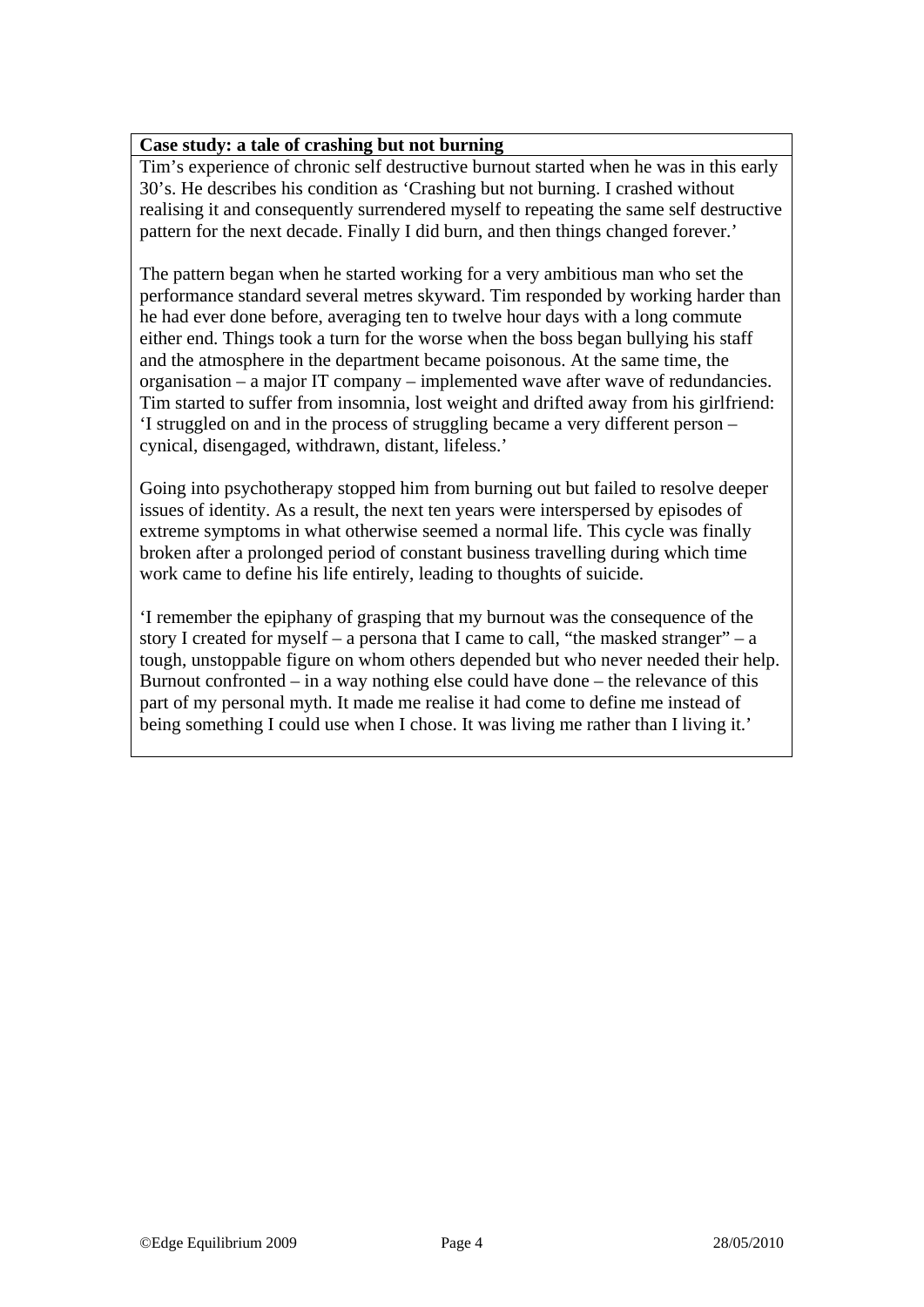### **Selected Key Findings**

Burnout affects 20% of high achievers in the first ten years of their careers; it stigmatises high flyers and their organisations.

Organisations create the conditions for burnout to occur; individuals determine whether they burn out or not as a result of how they handle the conditions.

The financial impact of burnout on the organisation (per employee):

- Partial Withdrawal (the stage when high flyers first show signs of burnout) £393 – 743K
- Full Withdrawal (a later stage of collapse in the job)  $\text{\pounds}420.5 770.5\text{K}$
- Total Loss (the final stage in which the high flyer exits the organisation) £695.5 –1.045M

There are specific individual characteristics that make some high flyers more prone to burnout and others less.

Burnout has 3 variants:

- Total devastation
- A chronic self destructive pattern (see case study)
- Joyless depletion exhibiting some of the symptoms of burnout, but never tipping over completely.

Burnout offers **the potential** of transformational change, and may lead to the development of wisdom, moving high achievers along the path of evolution towards full adult identity.

Coaching high flyers in burnout means focusing on them learning from the experience *while* ensuring they do not derail.